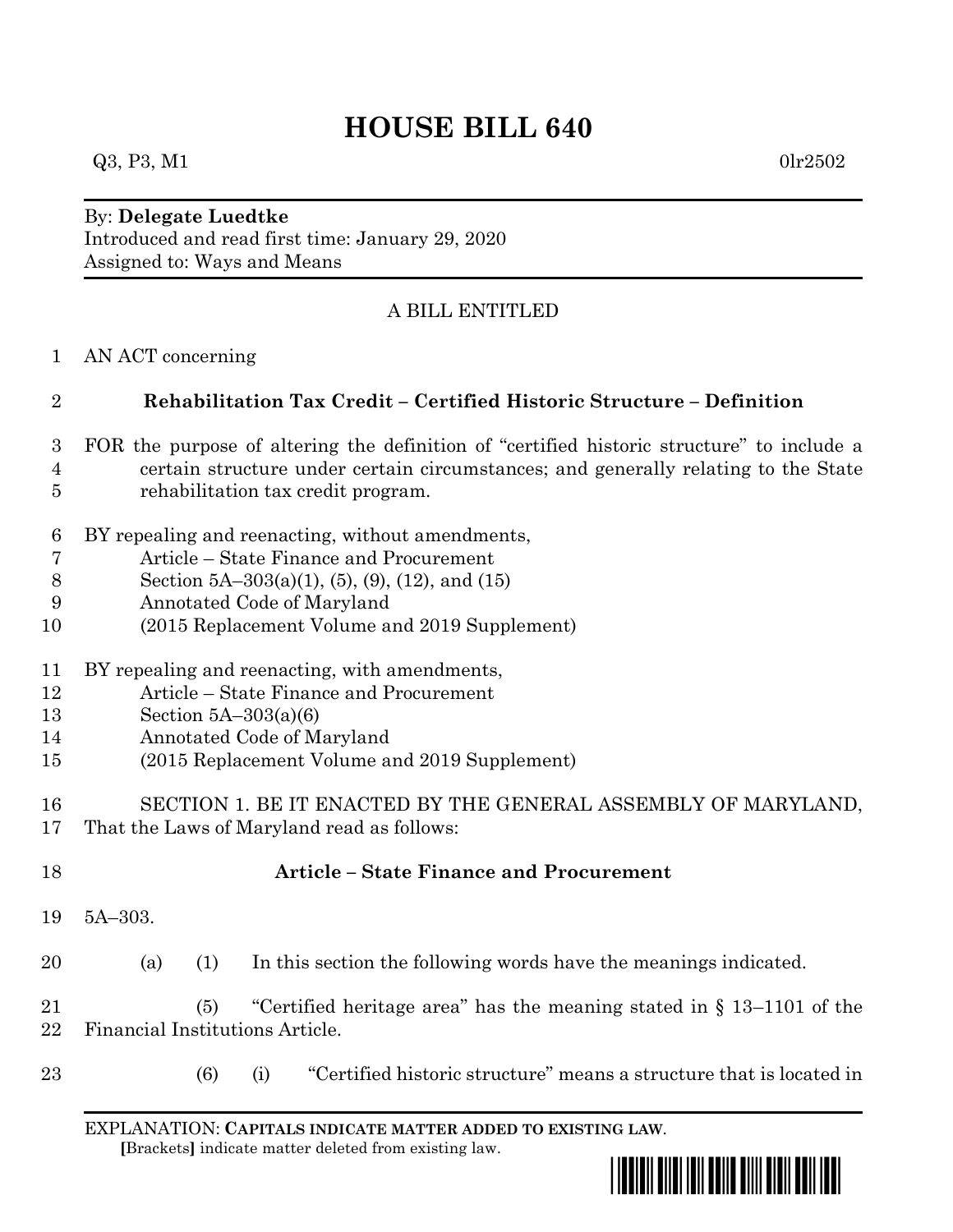**HOUSE BILL 640** the State and is: 2 1. listed in the National Register of Historic Places; 2. designated as a historic property under local law and determined by the Director to be eligible for listing on the National Register of Historic Places; 3. A. located in a historic district listed on the National Register of Historic Places or in a local historic district that the Director determines is eligible for listing on the National Register of Historic Places; and B. certified by the Director as contributing to the significance of the district; or 4. located in a certified heritage area and certified by the Maryland Heritage Areas Authority as contributing to the significance of the certified heritage area. (ii) **[**"Certified**] EXCEPT AS PROVIDED IN SUBPARAGRAPH (III) OF THIS PARAGRAPH, "CERTIFIED** historic structure" does not include a structure that is owned by the State, a political subdivision of the State, or the federal government. **(III) "CERTIFIED HISTORIC STRUCTURE" INCLUDES A STRUCTURE THAT IS OWNED BY THE STATE, A POLITICAL SUBDIVISION OF THE STATE, OR THE FEDERAL GOVERNMENT IF THE STRUCTURE IS LOCATED ON PROPERTY THAT IS: 1. OWNED BY THE DEPARTMENT OF NATURAL RESOURCES OR ONE OF ITS UNITS; AND 2. OCCUPIED BY A PERSON UNDER AN AGREEMENT WITH THE DEPARTMENT OF NATURAL RESOURCES BY WHICH THE PERSON PAYS FOR REHABILITATION OF THE STRUCTURE AS A CONDITION OF OCCUPANCY.** (9) "Director" means the Director of the Maryland Historical Trust. (12) (i) "Historic property" means a district, site, building, structure, monument, or object significant to: 29 1. the prehistory or history of the State; or 2. the upland or underwater archeology, architecture, engineering, or culture of the State. (ii) "Historic property" includes related artifacts, records, and